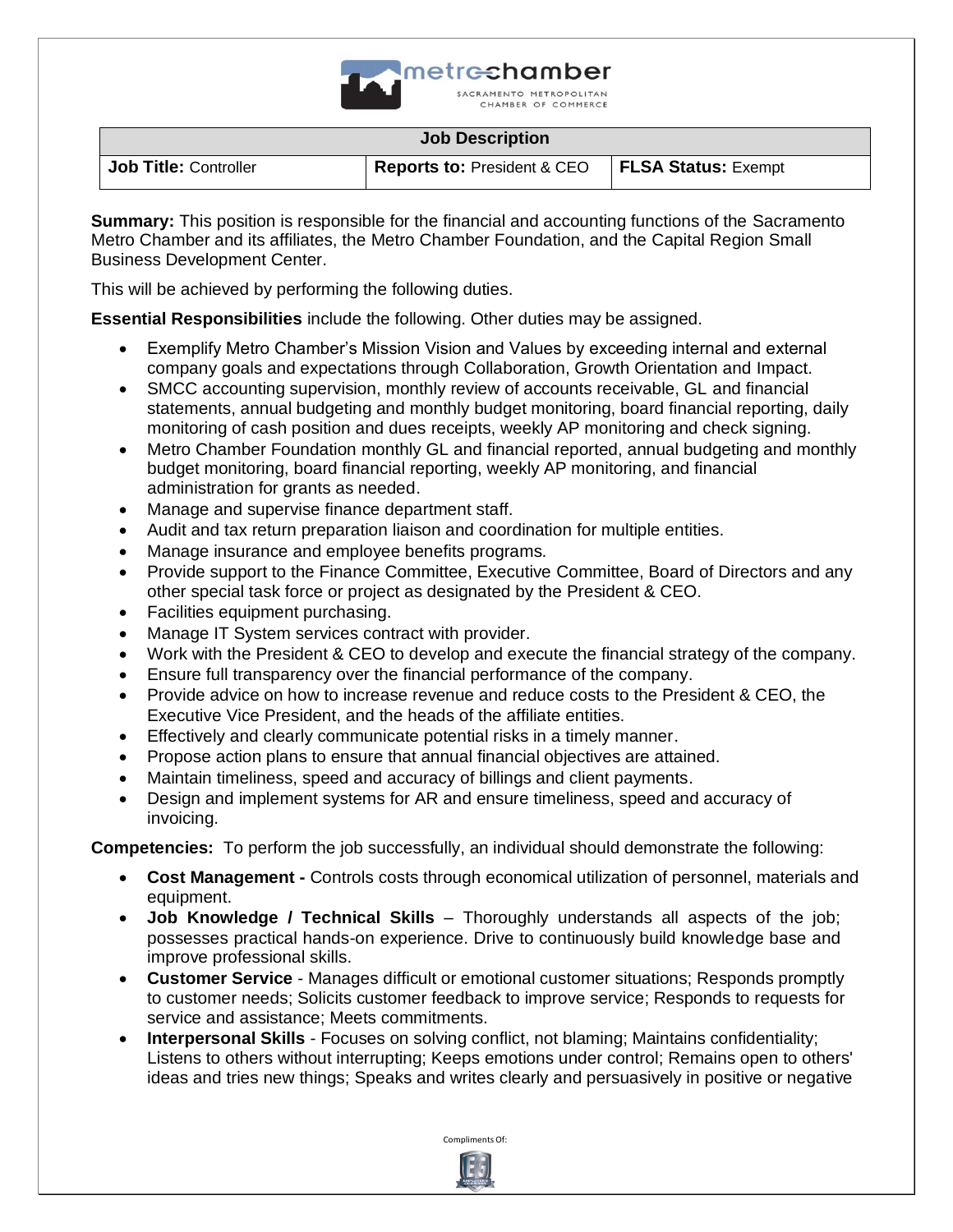

**Job Title:** Controller **Reports to: President & CEO FLSA Status:** Exempt

situations; Listens and gets clarification; Responds well to questions; Writing is clear, informative and professional.

- **Communication** Speaks and writes clearly and persuasively in positive or negative situations; Responds to internal and external communications in a timely manner; Listens and gets clarification; Responds well to questions; Writing is clear, informative and professional.
- **Team Work** The ability to work effectively with others, balancing the needs of the team and those of the individual; Gives and welcomes feedback.
- **Administration and Organization Support** Follows policies and procedures; Processes paperwork accurately, timely and legibly; Adapts to changes in the work environment; Manages competing demands; Changes approach or method to best fit the situation; Able to deal with frequent change, delays, or unexpected events.
- **Productivity** Meets productivity standards; Completes work in timely manner; Strives to increase productivity; Works quickly. Can be relied upon to meet schedules, deadlines and productivity standards; completes tasks on time or notifies appropriate person with an alternate plan; Ability to prioritize work load, attain needed resources and execute a plan that optimized results.
- **Adaptability**  Adapts to changes in the work environment; Manages competing demands; Changes approach or method to best fit the situation; Able to deal with frequent change, delays, or unexpected events.
- **Strategic Thinking-** Focuses on how to create a better future for the organization by being proactive, prioritizing work performed by level of importance and adding value through the accomplishment of high payoff results.
- **Planning Organization** Ability to prioritize work load, attain needed resources and execute a plan that optimized results.
- **Professionalism** Approaches others in a tactful manner; reacts well under pressure; treats others with respect and consideration regardless of their status or position; accepts responsibility for own actions; follows through on commitments.
- **Dependability** Can be relied upon to meet schedules, deadlines and productivity standards; completes tasks on time or notifies appropriate person with and alternate plan.
- **Leadership** Exhibits confidence in self and others; inspires and motivates others to perform well; effectively influences actions and opinions of others; accepts feedback from others; gives appropriate recognition to others; Identifying employees with potential and invests time and energy in developing their talent.
- **Supervisory Skills** The ability to attain the peak performance of each employee each day. Upholds company standards consistently by consistently praising good performance publicly and addressing performance issues privately; focusing on the problem without the personal attacks.
- **Appearance and Grooming** Practices and appropriate grooming, hygiene and attire selection.
- **Innovation** Displays original thinking and creativity/ meets challenges with resourcefulness; generates suggestions for improving work; develops innovative approaches and ideas; presents ideas and information in a manner that gets others' attention.

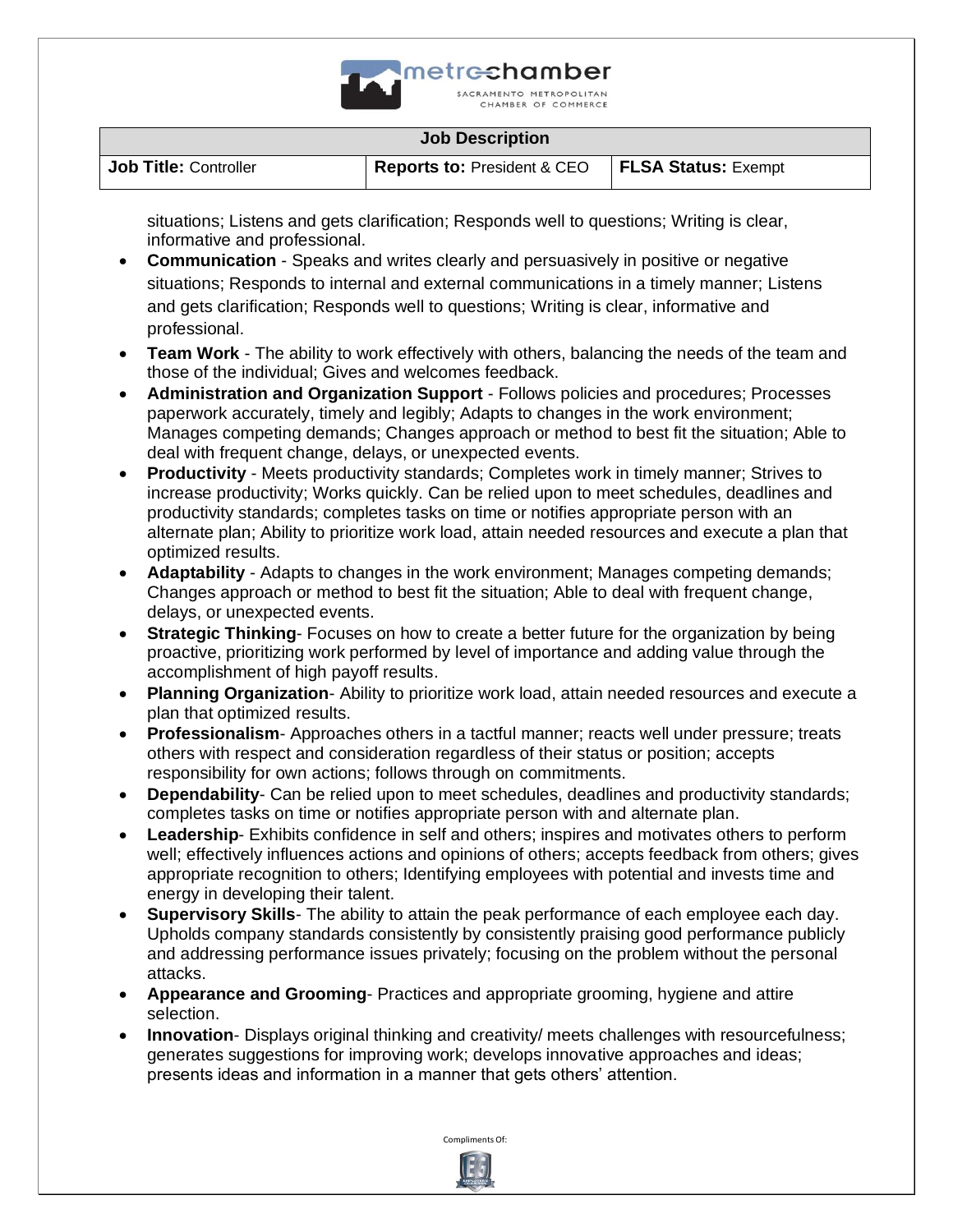

**Job Title:** Controller **Reports to: President & CEO FLSA Status:** Exempt

- **Problem Solving/Judgement-** Identifies and resolves problems in a timely manner; gathers and analyzes information skillfully; develops alternative solutions and assess consequences; works well in group problem solving situations; uses reason even when dealing with emotional topics.
- **Initiative** Volunteers readily; undertakes self-development activities; seeks increased responsibilities; takes independent actions and calculated risks; looks for and takes advantage of opportunities; asks for and offers help when needed; Sets and achieves challenging goals; Demonstrates persistence and overcomes obstacles; Measures self against standard of excellence.

**Qualifications:** To perform this job successfully, an individual must be able to perform each essential duty satisfactorily. The requirements listed below are representative of the knowledge, skill, and/or ability required. Reasonable accommodations may be made to enable individuals with disabilities to perform the essential functions.

- **Education and/or Experience**: Accounting degree; CPA preferred; minimum of 5-8 years accounting/finance experience at progressively increasing higher levels of responsibility, including 2-4 years hands-on and 4-6 years of management experience at a senior management level; minimum 2 years audit experience preferred; minimum 2 years accounting management experience in a multi-entity environment.
- **Language Skills**: Ability to read, analyze, and interpret general business periodicals, professional journals, technical procedures, or governmental regulations. Ability to write reports, business correspondence, and procedure manuals. Ability to effectively present information and respond to questions from groups of managers, clients, customers, and the general public.
- **Mathematical Skills**: Ability to calculate figures and amounts such as discounts, interest, commissions, proportions, percentages, area, circumference, and volume. Ability to apply concepts of basic algebra and geometry.
- **Reasoning Ability:** Ability to define problems, collect data, establish facts, and draw valid conclusions. Ability to interpret an extensive variety of technical instructions in mathematical or diagram form and deal with several abstract and concrete variables.
- **Business Acumen**: Understands business implications of decisions; displays orientation to profitability; demonstrates knowledge of market and competition; aligns work with strategic goals.
- **Computer Skills**: To perform this job successfully, an individual should have knowledge of, Internet software, Spreadsheet software and Word Processing software.
- **Accounting:** Must possess a thorough understanding of accounting principles, ability to maintain the school's general ledger accurately and in accordance with G.A.P.P., produce annual and three year budgets, including a detailed explanation of variances, identify accounting issues and propose solutions. In addition, must have a current knowledge of legal requirements related to wages and the payment thereof.
- **General Finance:** Must understand principles of business finance, including investment of money, debt management, and banking relationships.

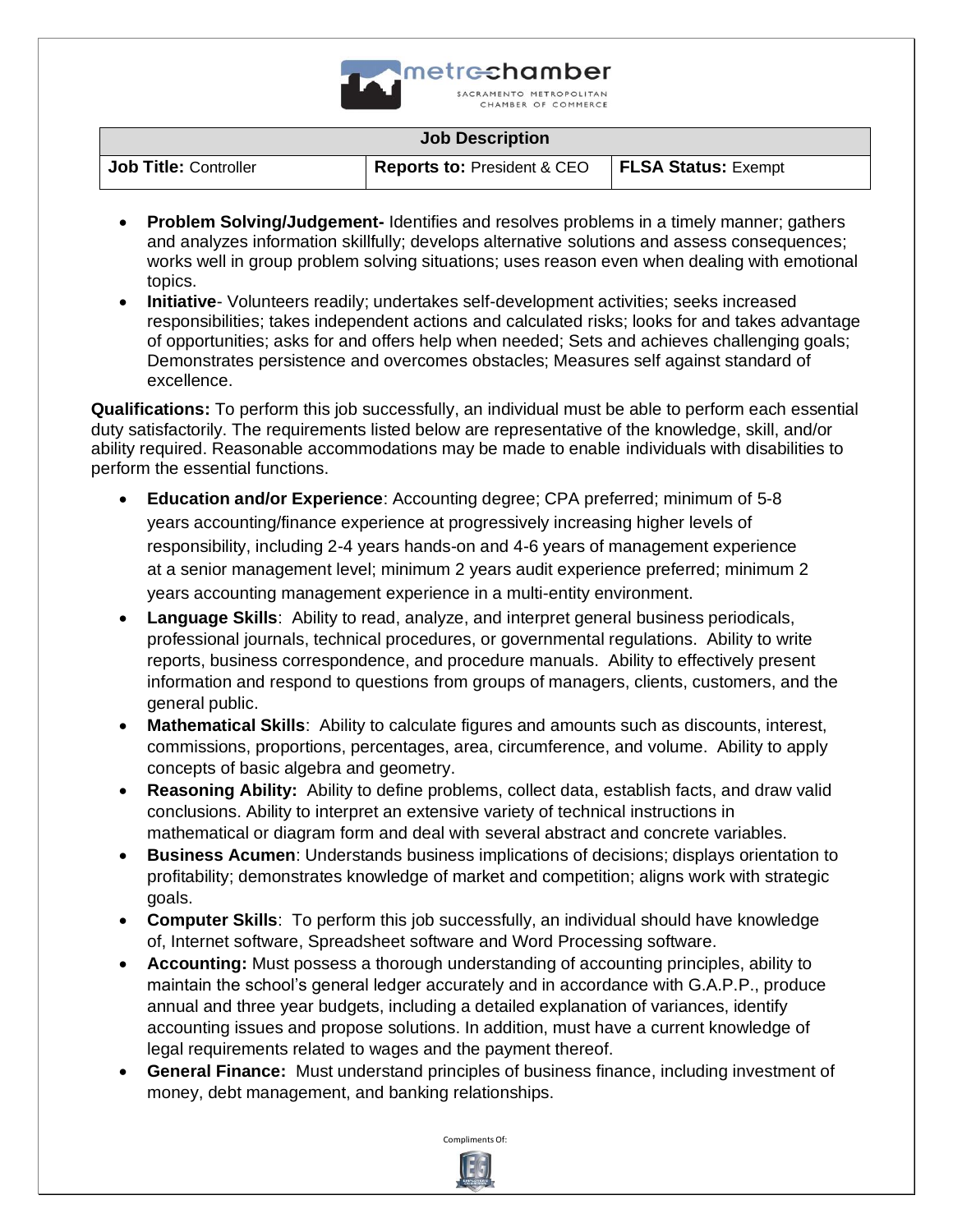

**Job Title:** Controller **Reports to: President & CEO FLSA Status:** Exempt

**Physical Demands:** The physical demands described here are representative of those that must be met by an employee to successfully perform the essential functions of this job. Reasonable accommodations may be made to enable individuals with disabilities to perform the essential functions. While performing the duties of this Job, the employee is:

**Standing and Sitting:** Specific demands for standing and sitting on this job:

- Occasionally required to stand;
- Frequently required to sit

**Walking and Reaching:** Specific demands for walking and reaching on this job:

• Frequently required to walk and reach with hands and arms

**Climb, Balance, Crawl:** Specific demands for this job:

• The employee is occasionally required to climb or balance and stoop, kneel, crouch, or crawl.

**Dexterity and Sense of Touch:** Specific demands for sense of touch and dexterity on this job:

• Frequently required to use hand to finger movements, handle, or feel;

**Lifting:** Specific demands for lifting on this job:

• Occasionally lift and/or move up to 20-25 pounds

**Vision:** Specific vision abilities required by this job:

- Close vision
- Distance Vision
- Color Vision
- Peripheral Vision
- Depth perception
- Ability to adjust focus

**Verbal and Auditory Demands:** Specific talking and hearing abilities required by this job:

• Must be able to talk and hear

**Work Environment:** The work environment characteristics described here are representative of those an employee encounters while performing the essential functions of this job. Reasonable accommodations may be made to enable individuals with disabilities to perform the essential functions.

- The noise level in the work environment is usually moderate.
- The employee is occasionally exposed to outside weather conditions.

Compliments Of: